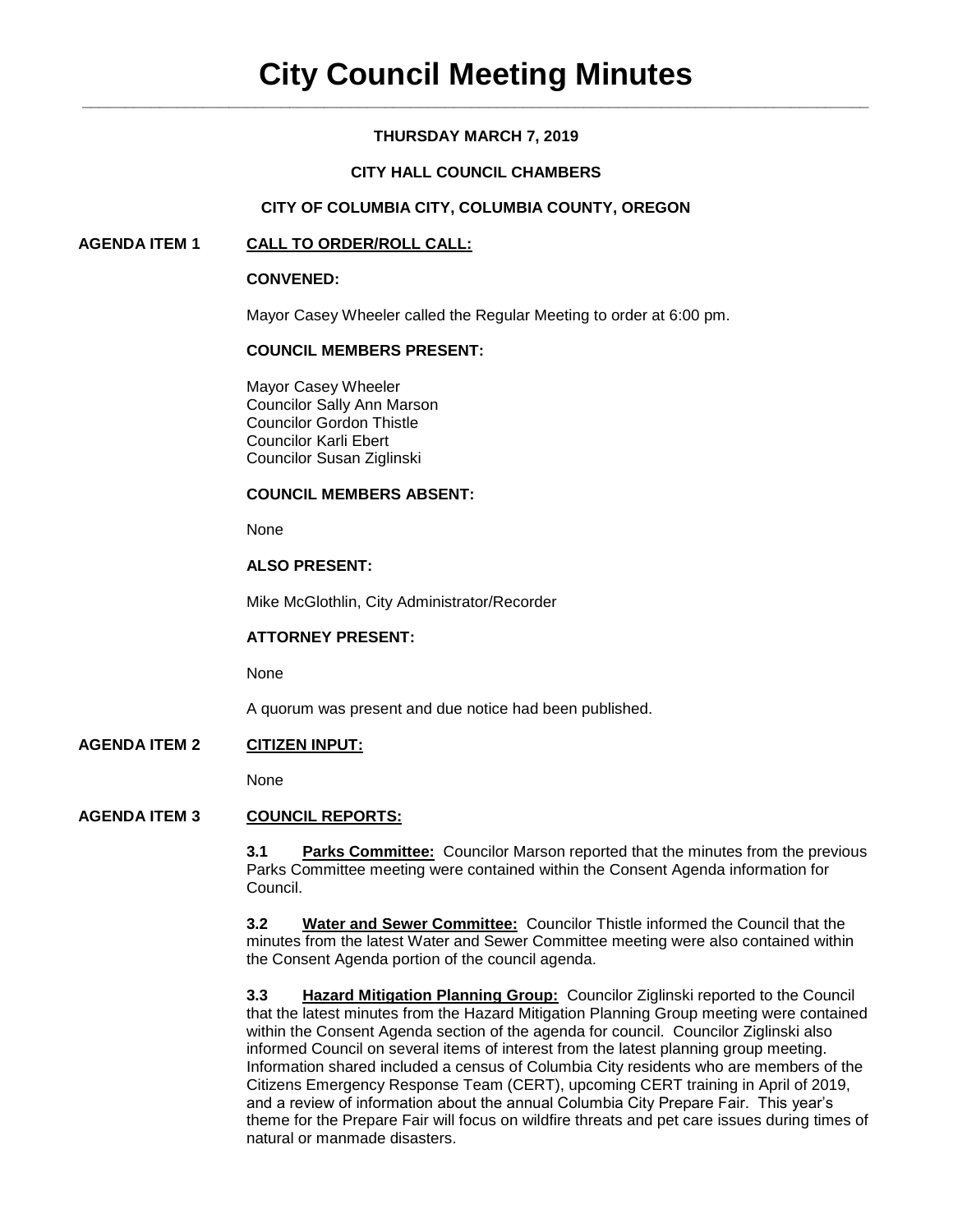**3.4 Other Reports:** Council held discussion on the upcoming Easter Breakfast which will be held on Saturday April 20, 2019 at the Community Hall.

# **AGENDA ITEM 4 STAFF REPORTS:**

**4.1 City Administrator:** The City Administrator briefed Council that at the March 21, 2019 Council meeting the 2019-20 Five-Year Capital Improvement Program will be ready for review and adoption, and that at the following Council Meeting a goal setting workshop to develop draft 2019-20 Policy Goals and Objectives would need to be held. The City Administrator also reminded Council that the Oregon Governmental Ethics Commission (OGEC) will be sending council members emails with links for filing of mandatory financial information with the Commission. Filing date for this information has been set to open on March 15, 2019 and close on April 15, 2019.

### **AGENDA ITEM 5 CONSENT AGENDA:**

- **5.1 Minutes of the Regular City Council Meeting on February 7, 2019.**
- **5.2 Minutes of the Regular City Council Meeting on February 21, 2019.**
- **5.3 Minutes of the Water and Sewer Committee Meeting on February 20, 2019.**
- **5.4 Minutes of the Hazard Mitigation Planning Group on February 25, 2019.**
- **5.5 Minutes of the Parks Committee Meeting on February 26, 2019**

CARRIED UNANIMOUSLY BY ROLL CALL VOTE TO APPROVE THE CONSENT AGENDA.

### **AGENDA ITEM 6 UNFINISHED BUSINESS:**

**6.1 Second reading of Council Bill 19-882: An Ordinance Establishing the Frequency, Times, and Places for All Regular Meetings of the Common Council of the City of Columbia City, Oregon; Repealing Ordinance No. 10- 655-O.**

CITY COUNCIL CONDUCTED THE SECOND READING OF COUNCIL BILL 19-882. ORDINANCE TO BE EFFECTIVE APRIL 8, 2019.

### **AGENDA ITEM 7 NEW BUSINESS:**

**7.1 A Resolution authorizing a transfer of appropriations within the Water Fund during the fiscal year beginning July 1, 2018. .**

MOVED (THISTLE), SECONDED (EBERT) AND CARRIED UNANIMOUSLY TO AUTHORIZE A TRANSFER OF APPROPRIATIONS WITHIN THE WATER FUND DURING THE FISCAL YEAR BEGINNING JULY 1, 2018.

### **7.2 Consideration of recommendation to award contract for construction of Columbia City 2019 Water Systems Improvement Project, as submitted by Kennedy Jenks Consultants.**

MOVED (MARSON), SECONDED (THISTLE) AND CARRIED UNANIMOUSLY TO ACCEPT THE RECOMMENDATION TO AWARD CONTRACT FOR CONSTRUCTION OF COLUMBIA CITY 2019 WATER SYSTEMS IMPROVEMENT PROJECT, AS SUBMITTED BY KENNEDY JENKS CONSULTANTS.